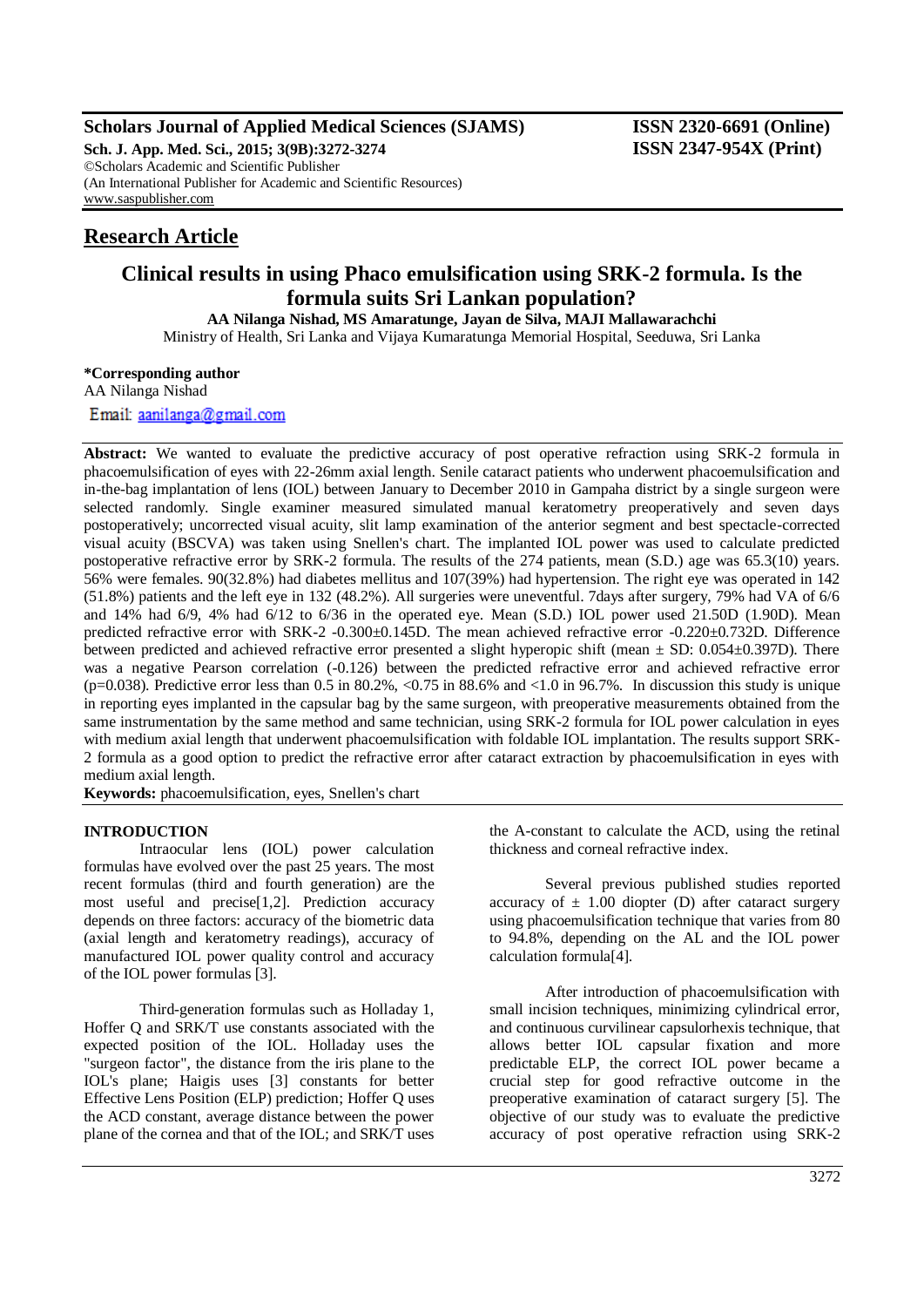formula in phacoemulsification in eyes with 22-26mm axial length.

#### **METHODS**

This prospective non-comparative study comprised 274 eyes of 274 consecutive patients with senile cataract who underwent phacoemulsification and in-the-bag IOL implantation between Januarys to December in the year of 2010 from Gampaha district.

Nuclear, sub capsular and cortical cataracts with axial length between 22 and 26mm were included. Exclusion criteria were the presence of associated ocular pathologies and intra-operative or post-operative complications. Before surgery, simulated manual keratometry was obtained. The axial length was recorded as the average of ten readings taken using a 10 MHz A-scan ultrasound transducer (Alcon A scanner, USA) with contact technique under topical anesthesia with Proparacaine Hydrochloride. SRK-2 formula was chosen to predict the IOL power. All examinations were performed by the same examiner who was unaware of the purpose of the study.

All patients had standardized uneventful smallincision phacoemulsification with in-the-bag IOL implantation performed by a single surgeon. Phaco emulsification was performed using AMO Sovereign compact with white star. The foldable IOL was implanted in the capsular bag, through a 2.65 mm incision. The suture less incision was placed superotemporally for right eyes and supero-nasally for left eyes. All IOLs were implanted within the capsular bag and the incisions were not sutured. We assumed that the quality of the lens we implanted had no deficiencies. The IOL requested for the patients predicted a postoperative refractive error between Plano and -1.00 D.

Patients were examined 7 days postoperatively; each visit including uncorrected visual acuity, slit lamp examination of the anterior segment and best spectacle-corrected visual acuity (BSCVA) was taken 7 days after surgery using a Snellen's chart.

The implanted IOL power was used to calculate the predicted postoperative refractive error by SRK-2 formula. The mean refractive error was calculated from the difference between the formulapredicted refractive error and the achieved postoperative refractive error based on spherical equivalent (SE). Paired t-tests were used to analyze statistical significance. P-values of less than 0.05 were considered statistically significant.

## **RESULTS**

Of the 274 patients, mean (S.D.) age was 65.3(10) years. 56% were females. 90(32.8%) had diabetes mellitus and 107(39%) had hypertension. The right eye was operated in 142 (51.8%) patients and the left eye in 132 (48.2%). All surgeries were uneventful. 7days after surgery, 79% had VA of 6/6 and 14% had  $6/9$ , 4% had  $6/12$  to  $6/36$  in the operated eye.

Mean (S.D.) IOL power used was 21.50D (1.90D), (range; 10.0D to 25.5D). The mean predicted refractive error with SRK-2 was  $-0.300 \pm 0.145$  D (range, -0.05D to -0.7D). The mean achieved refractive error was  $-0.220 \pm 0.732$  D (range,  $+1.00$  to  $-1.5$  D). The difference between predicted and achieved refractive error presented a slight hyperopic shift (mean  $\pm$  SD:  $0.054 \pm 0.397$  D), ranging from -1.31 D to + 1.19 D. There was a negative Pearson correlation (-0.126) between the predicted refractive error with SRK-2 and the achieved refractive error (graph 1). It was statistically significant (p=0.038).



**Graph 1**